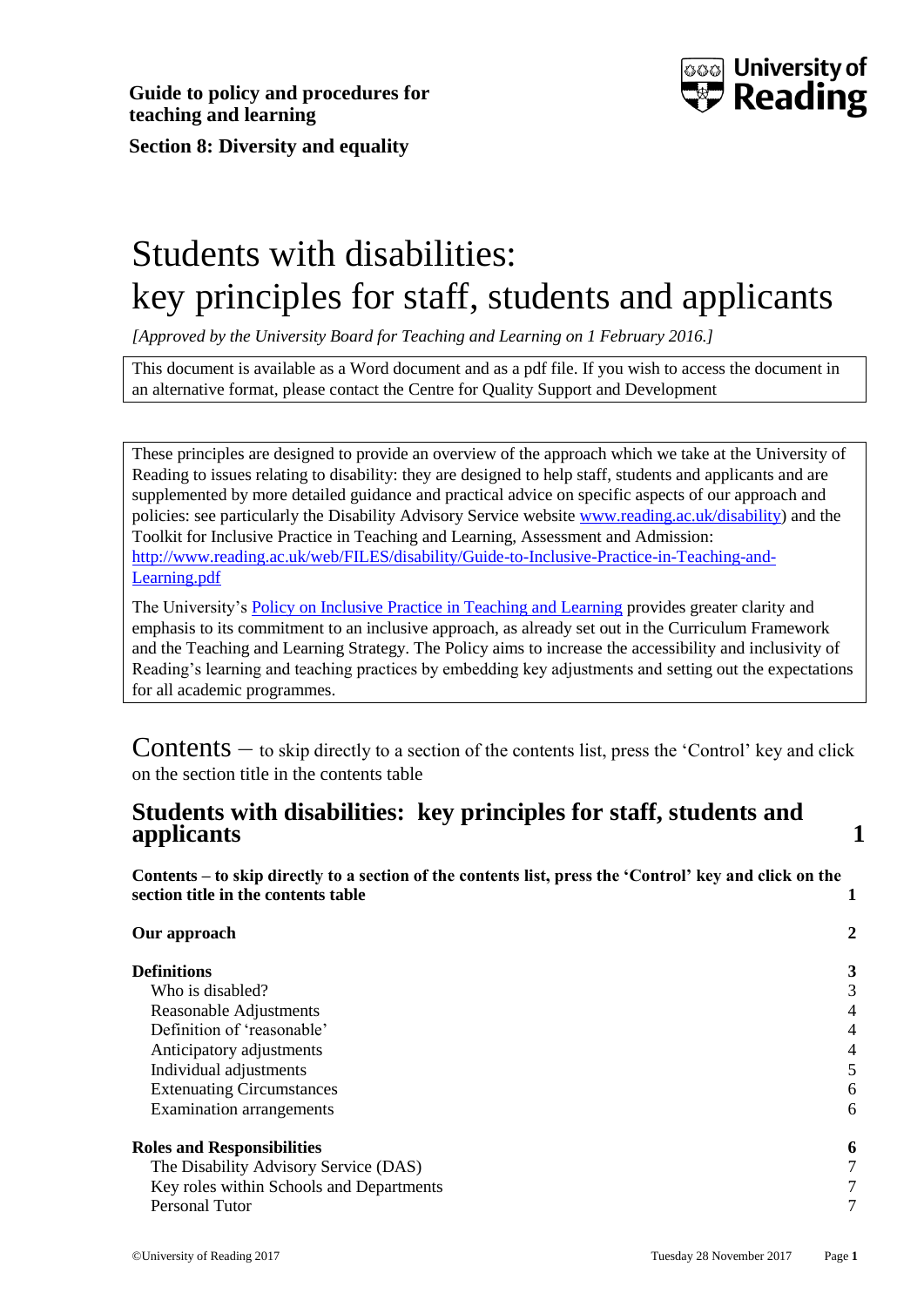| Disability Representative                                                                        | $8\,$    |
|--------------------------------------------------------------------------------------------------|----------|
| Senior Tutor                                                                                     | $\,8\,$  |
| <b>Teaching Staff</b>                                                                            | $\,8\,$  |
| <b>Examinations Office</b>                                                                       | 8        |
| Counselling                                                                                      | 9        |
| <b>Study Advice</b>                                                                              | 9        |
| Library                                                                                          | 9        |
| Role of all members of University staff                                                          | 9        |
| Role of the University                                                                           | 9        |
| Summary of roles in relation to reasonable adjustments:                                          | 10       |
| Declaring a disability                                                                           | 10       |
| Confidentiality                                                                                  | 10       |
| <b>Offshore Delivery</b>                                                                         | 11       |
| Key sources of information and support                                                           | 11       |
| <b>Related policies and guides</b>                                                               | 12       |
| Appendix: Legal requirements in provision for students with disabilities<br>Competence standards | 13<br>13 |
|                                                                                                  |          |

## <span id="page-1-0"></span>Our approach

- 1. The University welcomes a diverse student population and aims to embed support for all students within its environment, facilities and teaching practices. Students with disabilities form an integral part of the University's academic community and are entitled to support that enables equal and unimpeded access to education. It must always be assumed that in any given academic year there will be a number of students in all Schools requiring support for disabilities.
- 2. The University operates an inclusive environment to ensure that admissions, learning, teaching and assessment practices, in addition to support services, are both wide-ranging and non-discriminatory. Whilst this policy refers specifically to teaching and learning, the University's duty to provide equality of opportunity and support extends beyond teaching and learning to encompass the entire campus environment in which students live and socialise, as well as study.
- 3. The University admits students to programmes on the basis of academic eligibility and does not allow disability to present barriers to admission. For further information please refer to the University Admissions Policies: [http://www.reading.ac.uk/web/FILES/admissions/Admissions\\_Policy\\_UG\\_and\\_PG\\_Taught\\_Program](http://www.reading.ac.uk/web/FILES/admissions/Admissions_Policy_UG_and_PG_Taught_Programmes_March_2015.pdf) [mes\\_March\\_2015.pdf](http://www.reading.ac.uk/web/FILES/admissions/Admissions_Policy_UG_and_PG_Taught_Programmes_March_2015.pdf)
- 4. **Social and Political Context:** It is now widely acknowledged that people with disabilities are disadvantaged by attitudinal and environmental barriers rather than their impairment or medical condition alone. This is known as the social model of disability and provides a basis for the successful implementation of the duty to promote disability equality.
- 5. **Legal Context:** The Equality Act 2010 (which replaced the Disability Discrimination Act 1995 and the Special Educational Needs and Disability Act 2001) places legal obligations on public bodies in connection with a range of protected characteristics: one category of student covered by the Act is students with disabilities. The key legal obligations are to eliminate discriminatory policies, practices and procedures and to make reasonable adjustments to ensure students with disabilities can fully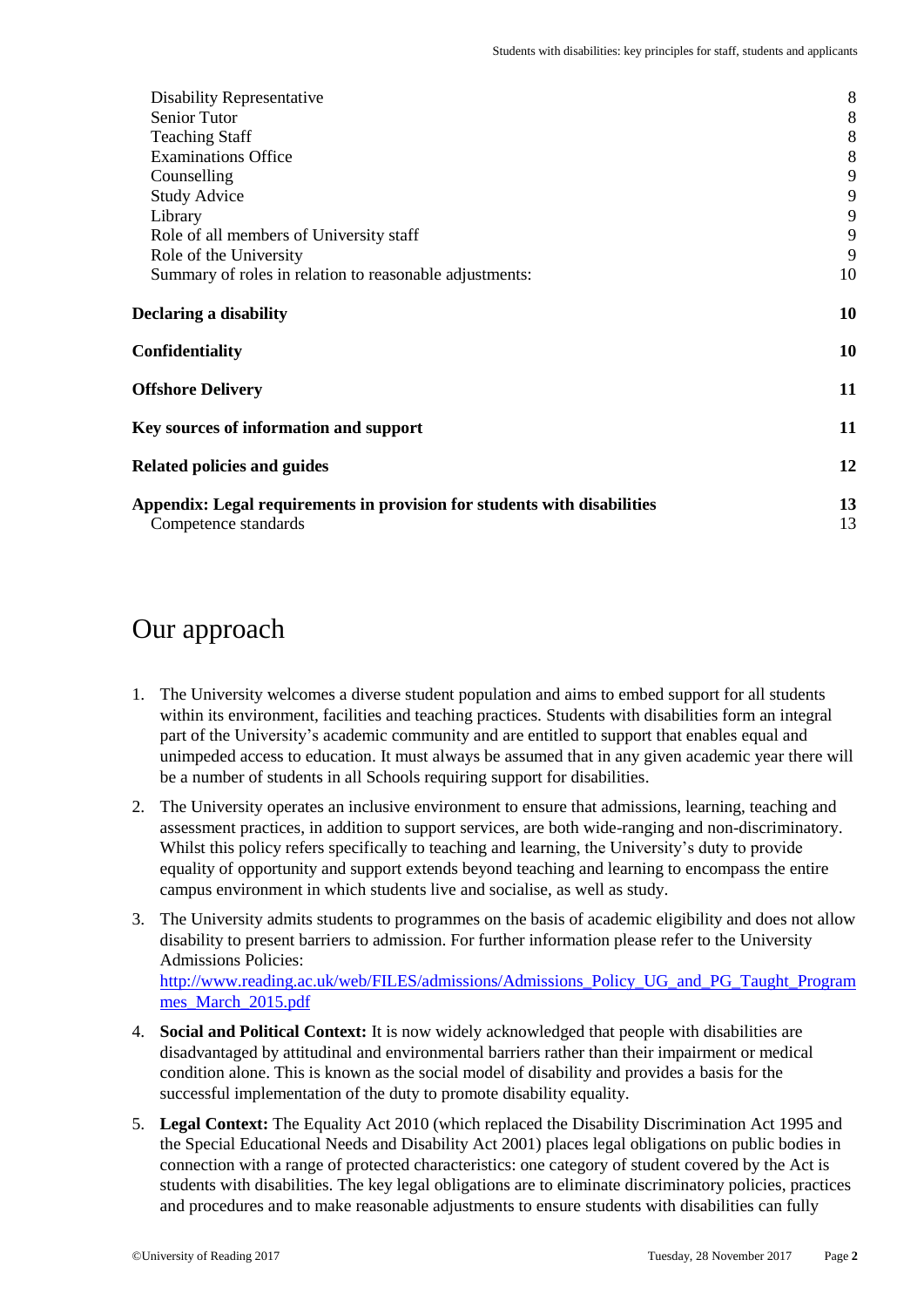access university life. Both anticipatory adjustments and individual adjustments must be made. For further information about the legal context, please refer to Appendix 1, Legal Requirements in Provision for Students with disabilities.

- 6. The University is also informed by guidance provided by the Quality Assurance Agency's UK Quality Code for Education, Chapter B4 Section 2: Students with disabilities; see Key Sources of Information and Support section for link to chapter.
- 7. It is important to remember that the enhancement of the quality of provision for students with disabilities is a shared responsibility of ALL staff not just those with a disability or learning support remit. An outline of specific roles and responsibilities involved in certain aspects of disability support is provided in the Roles and Responsibilities section of this policy.
- 8. Useful principles to bear in mind when considering the support of students with disabilities are:

– Consultation and communication are key: members of staff are not expected to provide immediate solutions in isolation; staff collaborate within a broader network of support to overcome any challenges faced by students with disabilities. This must include consultation with the student themselves.

– Many aspects involved in reasonable adjustments and creating an inclusive environment for students with disabilities link to general good practice; enhancing teaching and learning to the benefit of the student body at large. Small changes often make a substantial difference in a student's ability to perform on an equal basis to other students.

– The University aims to take a needs-based approach rather than to provide provision on the basis of generalised characteristics of particular disability or diagnosis; adaptations necessary for differing needs often result in an inclusive environment for many students.

## <span id="page-2-0"></span>**Definitions**

## <span id="page-2-1"></span>**Who is disabled?**

9. The most widely cited definition in higher education under current legislation is that which is outlined in the Equality Act. The Act identifies a disability as:

'a physical or mental impairment which has a substantial and long-term adverse effect on his ability to carry out normal day-to-day activities'.

- 10. This definition covers a wide range of impairments, including (but not limited to) physical and mobility difficulties, hearing impairments, visual impairments, specific learning difficulties including dyslexia, medical conditions such as HIV or cancer, and mental health difficulties.
- 11. It is important to note that the term 'disability', although often connected to physical disability, in particular wheelchair users, is a much broader term encompassing a wide range of 'invisible' as well as visible disabilities. Support provided for students with non-physical and less immediately visible disabilities is equally important and legally protected as for those with physical disabilities.
- 12. The term 'disability' is problematic and frequently contested by those who are labelled as such. Students may not identify with the term but still require support in order to access education on an equal basis and achieve their full academic potential. Support should be viewed in terms of support that is required to enable students to overcome unreasonable barriers. For further information about terminology and types of disabilities, please refer to the Toolkit for Inclusive Practice in Teaching and Learning, Assessment and Admission[: http://www.reading.ac.uk/web/FILES/disability/Guide-to-](http://www.reading.ac.uk/web/FILES/disability/Guide-to-Inclusive-Practice-in-Teaching-and-Learning.pdf)[Inclusive-Practice-in-Teaching-and-Learning.pdf](http://www.reading.ac.uk/web/FILES/disability/Guide-to-Inclusive-Practice-in-Teaching-and-Learning.pdf)
- 13. If an applicant, student or staff member needs advice on whether they or one of their students is disabled within the legal definition please consult Disability Advisory Service (DAS).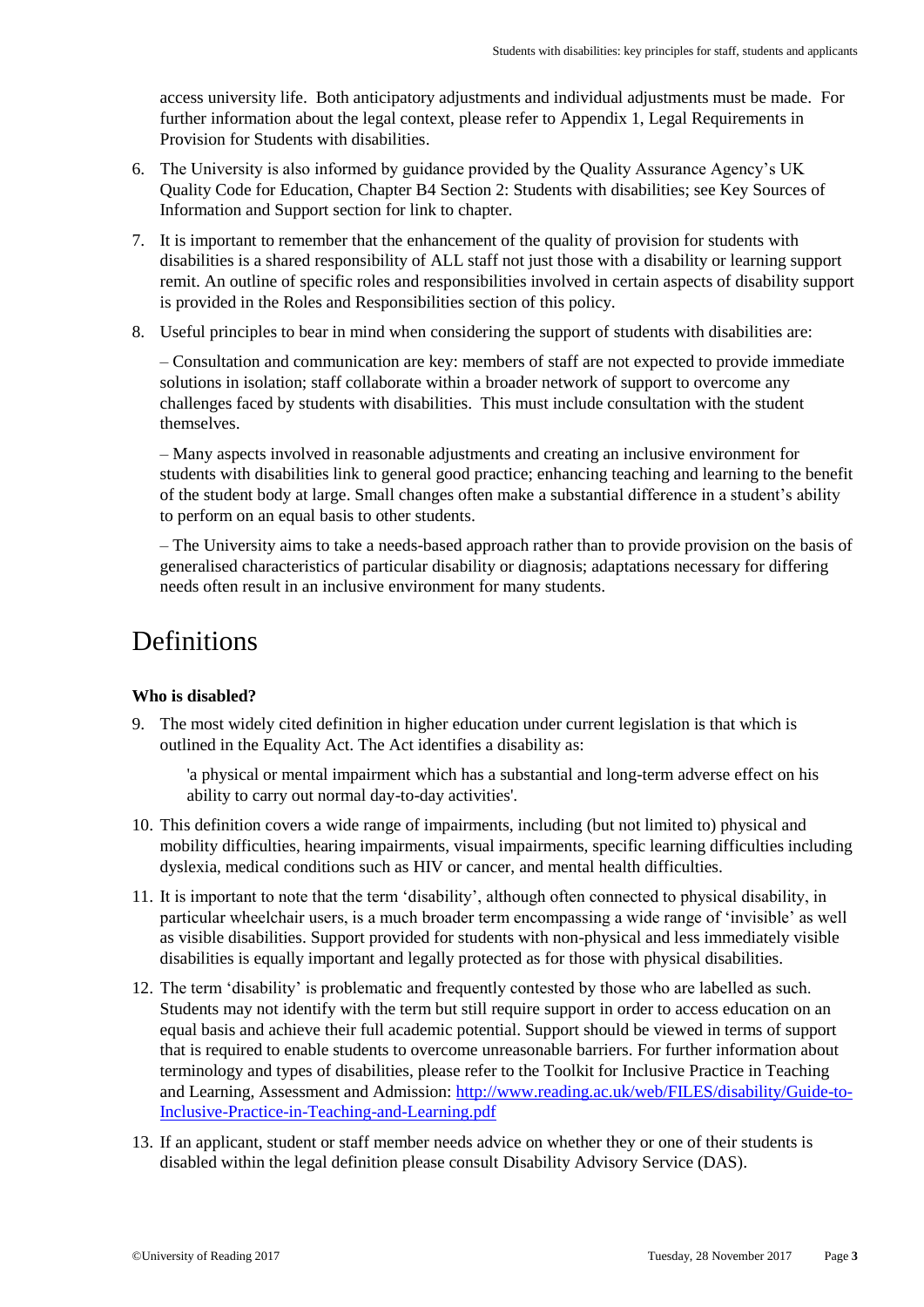### <span id="page-3-0"></span>**Reasonable Adjustments**

- 14. Students with disabilities who face disadvantages in realising their full academic potential require reasonable adjustments to be made. These remove the barriers impeding progress.
- 15. The University's duty to make reasonable adjustments applies in the context of arrangements for determining admission, teaching and learning and other services which we offer to students. We will make any appropriate adjustments in order to enable a disabled student to demonstrate the achievement of the learning outcomes that we require to be shown for progression, the award of credit and/or qualifications.
- 16. 'Substantial' is defined as more than minor or trivial and having a significant impact on normal dayto-day activities. Within the context of Higher Education this will include such activities as attending lectures and seminars, taking notes, carrying out research, communicating with staff and peers, planning work, organising and managing workload and sitting exams.

### <span id="page-3-1"></span>**Definition of 'reasonable'**

- 17. The application of an adjustment will result from consideration of the particular circumstances involved and will involve both staff and students in discussion of possible courses of action. What is 'reasonable' will vary according to a range of factors influencing the feasibility of creating the adjustment. These factors include:
	- how practicable the changes are
	- the efficacy of the adjustment required in order to overcome the disadvantage in question
	- feasibility with regard to constraints imposed by cost, physical resources and time
	- health and safety issues
	- impact on other staff and students in implementing an adjustment
- 18. Due consideration must be given to all possibilities with regard to adjustments; as referenced above, individual members of staff are not expected to provide instant solutions to what can often be complex challenges involving conflicting demands. Due consideration involves consultation and the exploration of a sequence of potential steps towards solving particular issues. Cost alone is not considered sufficient reason to not make necessary adjustments.
- 19. Creating inclusive practice involves two types of reasonable adjustment: anticipatory and individual. All staff should be actively involved in strategically identifying anticipatory adjustments, and in making decisions regarding individual reasonable adjustments. Consultation with the student forms a key part of this process.

For further guidance on consulting students with regards to their support, please refer to 'How and when to speak to students' section of the Toolkit for Inclusive Practice in Teaching and Learning, Assessment and Admission.

### <span id="page-3-2"></span>**Anticipatory adjustments**

- 20. Anticipatory adjustments means planning ahead to be able to accommodate a range of potential needs of future students, instead of primarily having to make reactive, local adjustments in an environment which has built-in barriers to those with differing needs.
- 21. The Public Sector Equality Duty (PSED) means that public bodies have to consider all individuals when carrying out their day-to-day work, including in terms of shaping policy as well as in delivering services.
- 22. It also requires that public bodies:
	- have due regard to the need to eliminate discrimination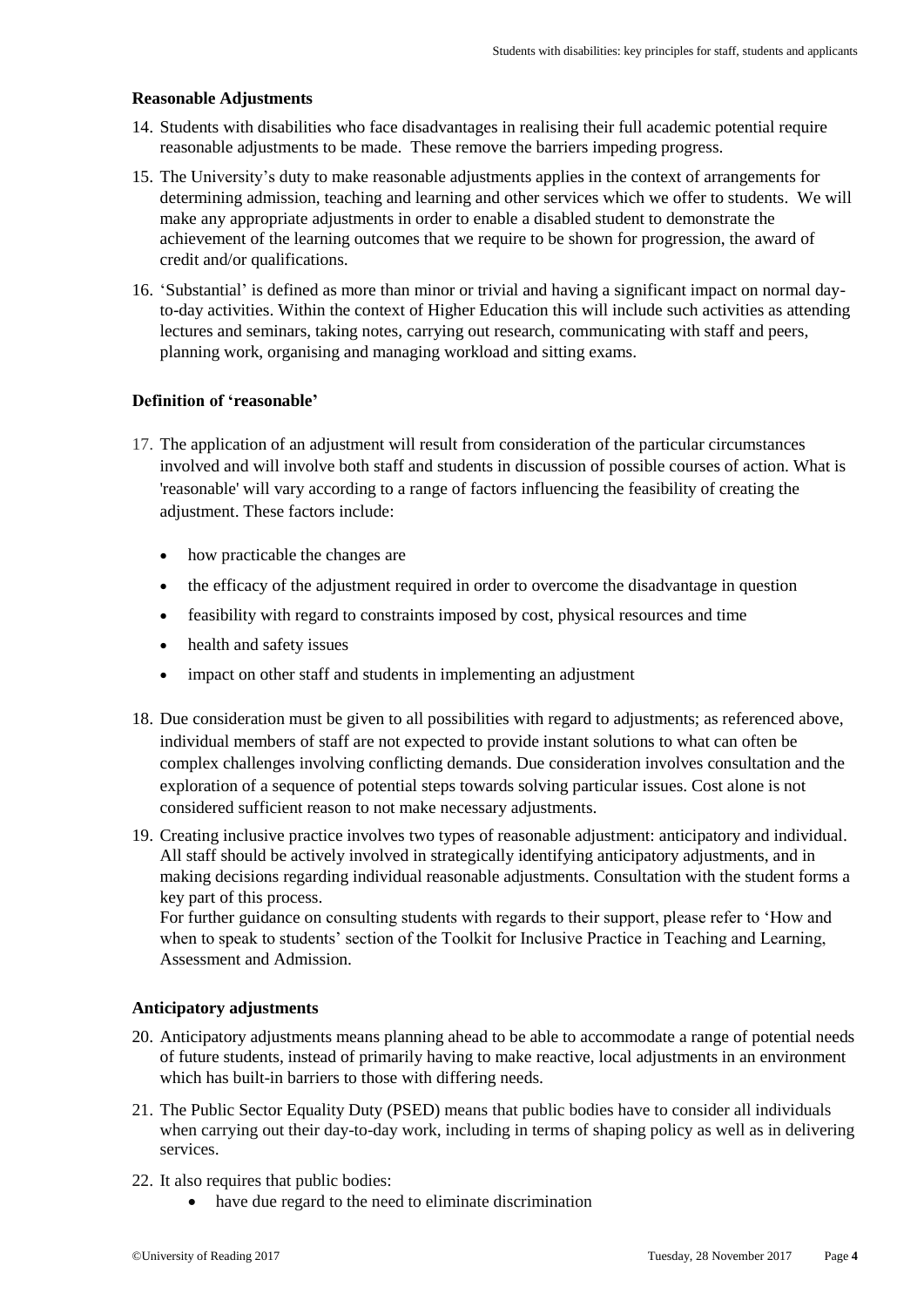- advance equality of opportunity
- foster good relations between different people when carrying out their activities
- 23. Meeting the PSED requires anticipating the variety of possible requirements that students with disabilities may have, rather than solely making adjustments for individuals on a case by case basis. The University is required to be proactive in assessing the impact of policies, procedures and provision and to make any changes resulting from such evaluation.

Key areas in which anticipatory adjustments are to be made in the planning and development stage are:

- developing the curriculum, i.e. ensuring the course aims and competence standards are not either directly or indirectly discriminating against a diverse cohort of students; this can happen where unchecked assumptions are built into the course design. An example of this would be incorporating the ability to present information confidently to an audience into competence standards in a way that very rigidly does not allow for adjustments to be made for students with Asperger's Syndrome or mental health issues.
- course delivery ensure a variety of methods by which students engage with the course material, taking into account diverse learning styles, e.g. ensuring a mixture of auditory, visual and kinaesthetic delivery by including 'flipped' classroom formats, embedding videos into presentations, posting podcasts of lectures onto Blackboard
- reviewing assessment methods at the design, validation and delivery stage ensure a variety of assessment methods and, where possible, allow students to choose those which best allow them to demonstrate their knowledge
- staff training, e.g. ensuring staff are aware of the social model of disability
- recruitment and marketing, e.g. ensuring a variety of formats for marketing material, such as podcasts embedded into online webpages
- planning estate management, ensuring accessibility, such as automatic doors, at architectural design stage
- accommodation  $-e.g.$  ensuring a sufficient number of adapted rooms

For further specific examples of anticipatory adjustments please refer to the Toolkit for Inclusive Practice in Teaching and Learning, Assessment and Admission: [http://www.reading.ac.uk/web/FILES/disability/Guide-to-Inclusive-Practice-in-Teaching-and-](http://www.reading.ac.uk/web/FILES/disability/Guide-to-Inclusive-Practice-in-Teaching-and-Learning.pdf)[Learning.pdf](http://www.reading.ac.uk/web/FILES/disability/Guide-to-Inclusive-Practice-in-Teaching-and-Learning.pdf) 

### <span id="page-4-0"></span>**Individual adjustments**

- 24. Not all matters can be dealt with under a generic policy, nor can an entirely pan-inclusive environment be provided which caters for all students and their diverse support needs. Individual adjustments therefore need to be made on a case-by-case basis where bespoke support is required that could not be anticipated nor accommodated within the overall inclusive practice provided by the University.
- 25. An example of an individual adjustment would be a student with Asperger's Syndrome requiring an individual room in examinations due to sensory sensitivity and needing an Oral Language Modifier to ensure correct interpretation of the questions; adjustments such as these need to be made on a caseby-case basis depending on particular individual needs (not all students with Asperger's need Oral Language Modifiers or individual rooms). However, it should be noted that this adjustment can still be anticipated more broadly by ensuring at estate management and architectural design stages that small, individual rooms are factored into the design of buildings where examinations will take place.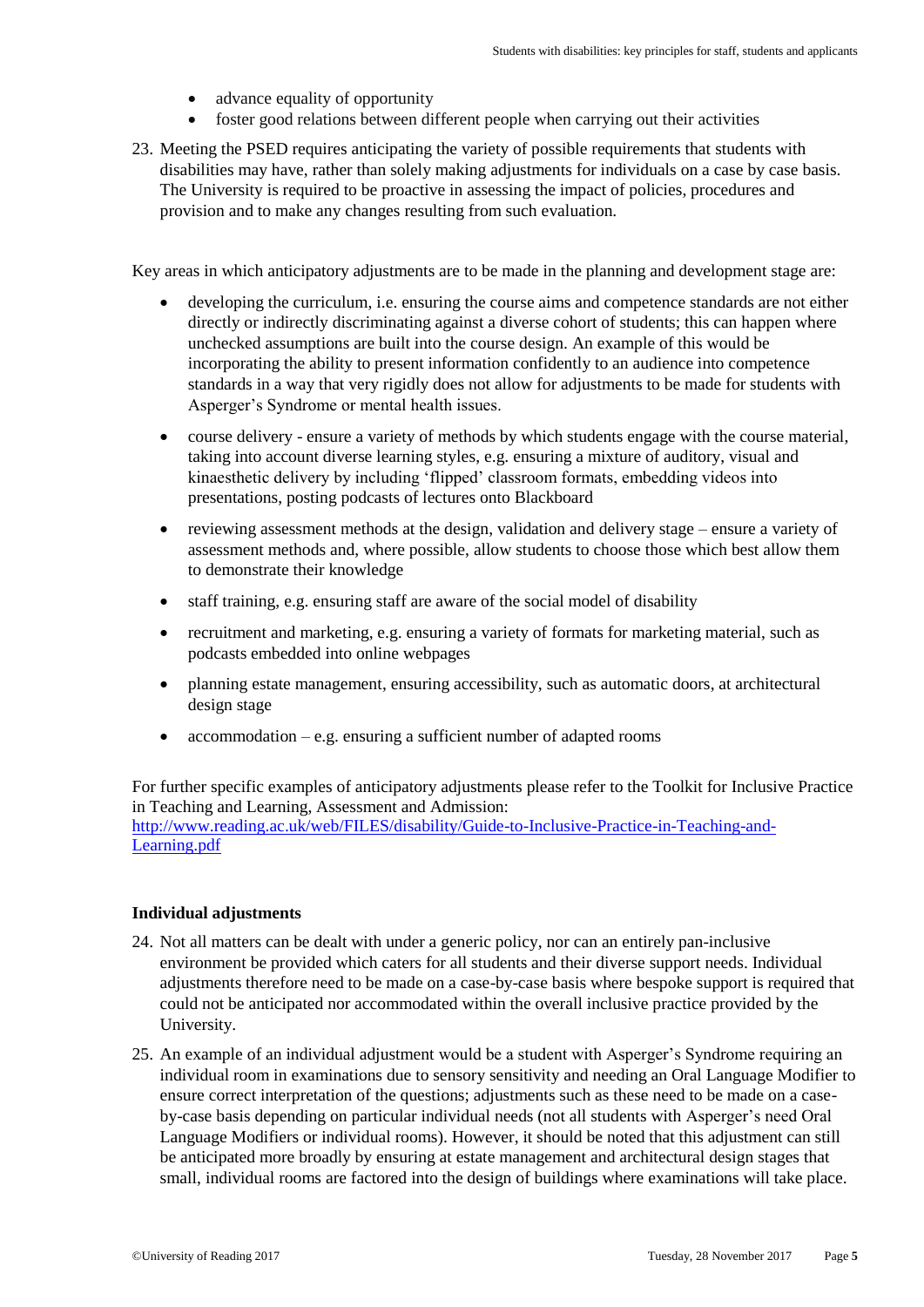For further specific examples of individual adjustments please refer to the Toolkit for Inclusive Practice in Teaching and Learning, Assessment and Admission: [http://www.reading.ac.uk/web/FILES/disability/Guide-to-Inclusive-Practice-in-Teaching-and-](http://www.reading.ac.uk/web/FILES/disability/Guide-to-Inclusive-Practice-in-Teaching-and-Learning.pdf)[Learning.pdf](http://www.reading.ac.uk/web/FILES/disability/Guide-to-Inclusive-Practice-in-Teaching-and-Learning.pdf) 

26. In addition to support provided internally by the University, students with disabilities may also be eligible for Disabled Students Allowance (DSA), funded by Student Finance England. The support provided by DSA is tailored according to individual support needs, for example supplying the funding for a specialist mentor for students with mental health diagnoses to help them manage their emotional wellbeing alongside the demands of their course. The Disability Advisory Service supports students to apply for, adjust and implement support funded via DSA.

## <span id="page-5-0"></span>**Extenuating Circumstances**

- 27. The University's extenuating circumstances procedure is available to all students. Those students with disabilities may not use the procedure as a blanket provision, nor can extenuating circumstances be granted by dint of disability alone. However they can use the procedure for an exacerbation/change of an existing condition, the impact of a newly/recently diagnosed condition or the impact of an existing disability on other insurmountable circumstances affecting the student's ability to successfully complete assessed work.
- 28. For further guidance on the extenuating circumstances procedure please refer to: [http://www.reading.ac.uk/internal/student/rules-and-regulations/std-serv-extenuating](http://www.reading.ac.uk/internal/student/rules-and-regulations/std-serv-extenuating-circumstances.aspx)[circumstances.aspx](http://www.reading.ac.uk/internal/student/rules-and-regulations/std-serv-extenuating-circumstances.aspx)

#### <span id="page-5-1"></span>**Examination arrangements**

- 29. Students may qualify for additional support in examinations and assessment arrangements due to their disability. Examples of such arrangements include: having extra time in which to complete examinations and timed assessments; being allowed to take rest breaks during examinations and timed assessments; being allowed to use a computer to type examination answers; being allowed to sit the paper in an alternative venue.
- 30. Arrangements for support in examinations are coordinated by the Examinations Office in conjunction with the Disability Advisory Service, upon receipt of appropriate evidence. Arrangements that are put in place for main examinations are usually also required for in-class tests that take place within Schools and Departments.

## <span id="page-5-2"></span>Roles and Responsibilities

- 31. While the enhancement of the quality of provision for students with disabilities is a shared responsibility of all staff, not just those with a disability or learning support remit, certain roles and departments have a particular responsibility for issues relating to disability, as described in what follows.
- 32. The network referred to below provides the primary avenues for seeking advice when considering how to support students with disabilities. For further practical advice, case studies and sources of information please refer to the Toolkit for Inclusive Practice in Teaching and Learning, Assessment and Admission.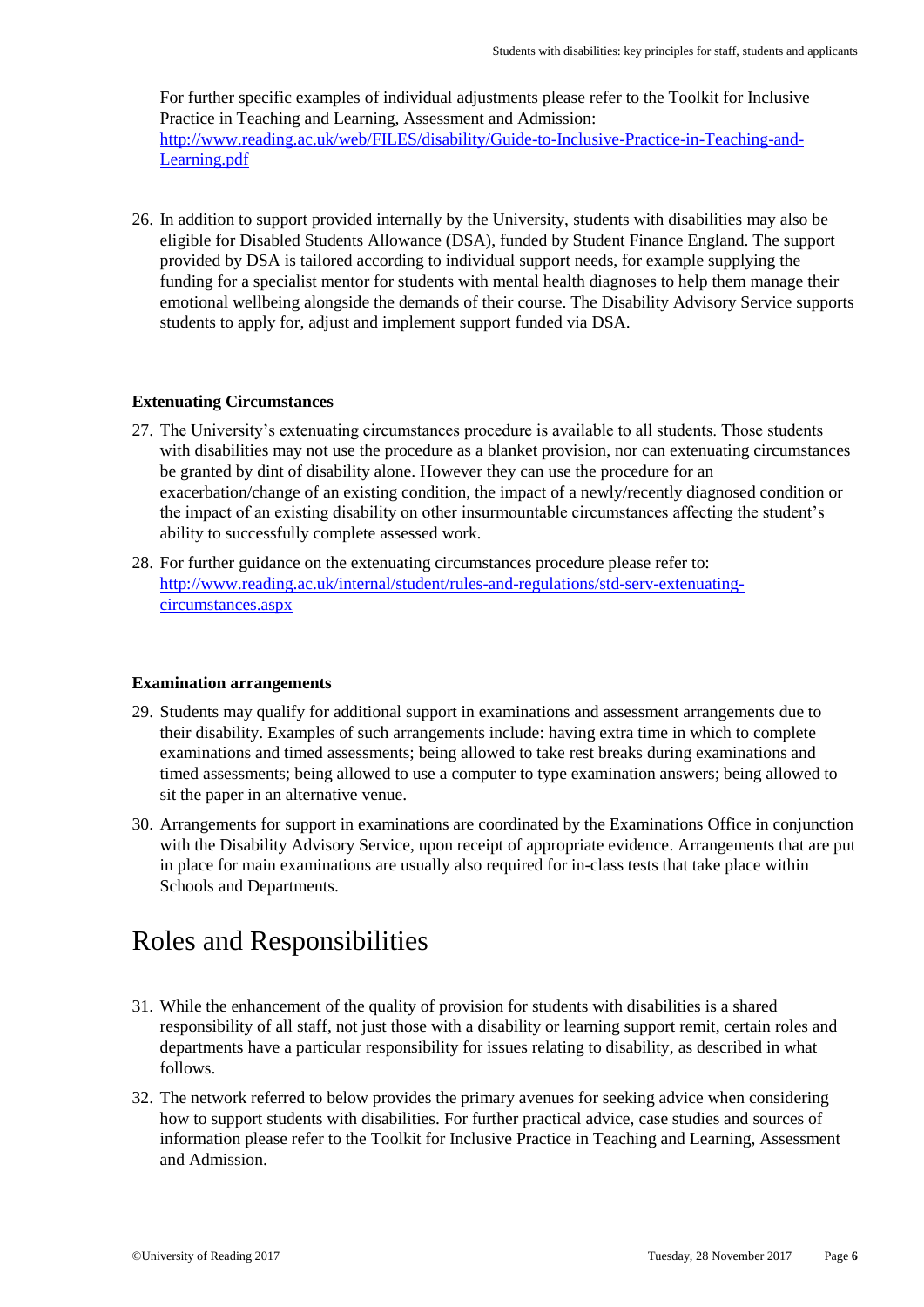## <span id="page-6-0"></span>**The Disability Advisory Service (DAS)**

- 33. DAS is part of the Student and Applicant Services directorate, based in the Carrington Building. DAS and the University Counselling Service form the Student Wellbeing team.
- 34. DAS advises individual applicants and students with regard to support available to them with their studies and other aspects of university life. DAS also counsels Schools, departments and individual staff on specific adjustments for particular students and helps Schools develop plans for broader, anticipatory and inclusive forms of support for students with disabilities.
- 35. In terms of overall responsibility for advising on reasonable adjustments, the Disability Advisory Service should be referred to as the primary source of knowledge and experience. Where the Disability Advisory Service propose that a reasonable adjustment be made, this is based on medical evidence and knowledge of both the student's disability as well as empirical observation of the particularities involved in the individual case.
- 36. The Disability Advisory Service aims at supporting students to overcome obstacles and develop fully as learners, where this is possible. However, where adjustments and exemptions are requested this is due to a fully informed assessment having been made of the student's capabilities inherent to their disability and advice is given in terms of what will be most conducive to a student's health and wellbeing. The Disability Advisory Service is fully cognisant of legislation in relation to the parameters involved in whether an adjustment can be deemed 'reasonable' or not.
- 37. The Disability Advisory Service takes into account limitations involved for the University with regards to competence standards, financial impact and the impact on staff and other students, measuring these against legal requirements and arriving at a conclusion that would ensure the University's accountability were a case to be examined in a court of law.
- 38. Where complex cases, ambiguities and conflicts arise in relation to reasonable adjustments, the Disability Advisory Service seek advice from medical professionals, the Director of Student and Applicant Services and the University Legal Services.
- 39. In addition, DAS contributes to the specific policies drawn up by the University and provides general guidance notes for students and to Schools which may need to make adjustments in order to comply with the law.
- 40. The Disability Advisory Service can provide guidance to applicants, students and Schools on the implementation of University policies.
- 41. See the DAS website [www.reading.ac.uk/disability](http://www.reading.ac.uk/disability) for more details.

### <span id="page-6-2"></span><span id="page-6-1"></span>**Key roles within Schools and Departments**

### **Personal Tutor**

- 42. The role of the Personal Tutor is essentially twofold: academic development and pastoral care. Many of the problems which Tutors come across can be due to various possible causes. Typical problems such as loss of concentration and motivation could be due to no clear sense of identity, depression, a viral illness, anxiety or a range of disorders which range from eating problems to obsessiveness etc. Equally, academic underachievement could be due to poor study skills or dyslexia or to doubts about whether the right programme has been chosen and its relevance in career terms. Liaising with, and referral to, the Disability Advisory Service and Disability Representative (please see below) to ensure support of students with disabilities is vital.
- 43. Further information can be found in the Disability sections of the Personal Tutor's Handbook: <http://www.reading.ac.uk/internal/personaltutor/Commonissues/pt-Disability.aspx>
- 44. Disability Advisers refer students to Personal Tutors for general ongoing support within the Department but specifically in relation to advice on submitting Extenuating Circumstances form and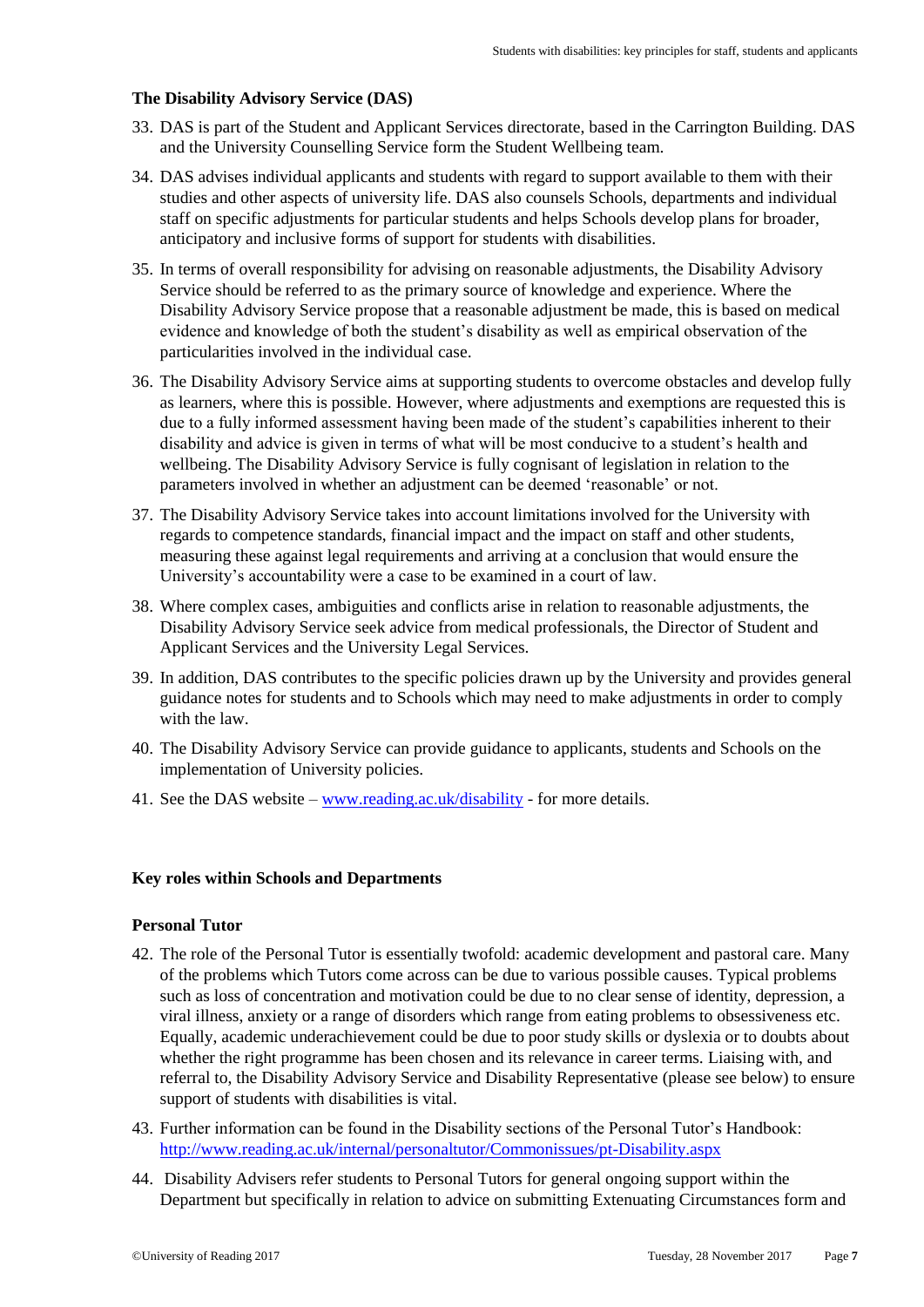as a first port of call when considering options in relation to suspension, withdrawal, changing to part time study etc. Disability Advisers sometimes attend meetings where disability-related reasons are involved in such requests and work with Personal Tutors in relation to them.

#### <span id="page-7-0"></span>**Disability Representative**

- 45. Each school and some departments within schools have their own disability representative who implements and disseminates information relating to students' individual support requirements on each of a School/Department's programmes.
- 46. Disability Advisers refer students to Disability Representatives for specific information in relation to disability support within the Department and as a further form of support to supplement that of the Personal Tutor.

#### <span id="page-7-1"></span>**Senior Tutor**

- 47. The Senior Tutor has general day-to-day responsibility for student welfare and guidance and a role in discipline in matters affecting or relating to academic progress; disciplinary and welfare issues pertaining to students with disabilities often require consultation between the Senior Tutor, the Disability Representative and/ or the Disability Advisory Service in order to ensure appropriate support and decision-making.
- 48. As described above, Disability Advisers tend to refer students to their personal tutor in the first instance where advice is needed in relation to extenuating circumstances, suspensions, withdrawals, programme changes, but also make clear that the Senior Tutor makes decisions in relation to these and can be referred to directly if necessary.
- 49. Disability Advisers liaise with Senior Tutors where reasonable adjustments require discussion and authorisation at School level and where issues relating to personal tutors require resolution.

#### <span id="page-7-2"></span>**Teaching Staff**

50. Teaching staff more broadly are also responsible for incorporating reasonable adjustments, both anticipatory and individual, into their teaching and learning methodology, as described under 'Reasonable Adjustments' above, ensuring that disability and equality legislation and the University's policy in relation to this are adhered to in the way that courses are designed, delivered and assessed. Teaching staff should participate in relevant training, know how to access resources in relation to disability and equality, and consult colleagues within their Department as well as the Disability Advisory Service in relation to supporting students with disabilities.

#### <span id="page-7-3"></span>**Examinations Office**

- 51. The Examinations Office and the Disability Advisory Service work collaboratively in order to support students with disabilities appropriately. Examinations and assessments should provide students with an equal opportunity to demonstrate their academic ability. This may require appropriate adjustments to assessment and examinations without compromising academic standards. A wide variety of adjustments to examinations will be made, as required. Application of these adjustments will depend upon individual circumstances.
- 52. For more information on additional arrangements to support students with disabilities in examinations please refer to:<http://www.reading.ac.uk/internal/exams/student/exa-special.aspx>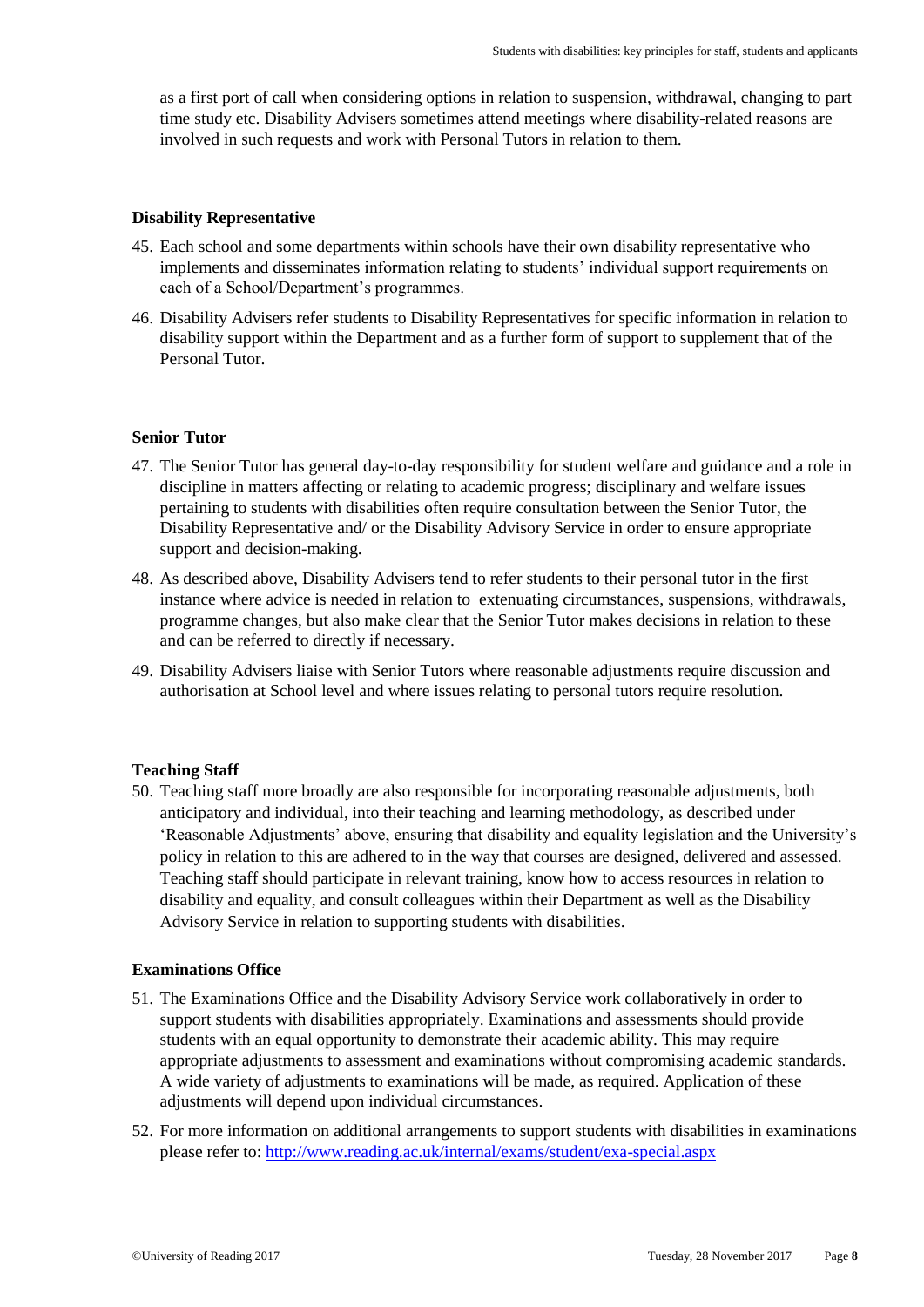## <span id="page-8-0"></span>**Counselling**

53. The [Counselling Service](http://www.reading.ac.uk/counselling) offers short-term counselling support, free of charge for all current students (undergraduates and postgraduates). The Service is composed of a multi-disciplinary team of counsellors and mental health advisors offering specialist support for any developmental, clinical and academic problems

## <span id="page-8-1"></span>**Study Advice**

54. The University study advisers can help with essay writing skills and exam techniques, providing oneto-one study skills sessions, workshops, seminars and online resources.

## <span id="page-8-2"></span>**Library**

55. The Library has a Disability Co-ordinator who contacts all students with declared disabilities and offers individual help in using Library resources, including in the use of assistive technology such as text to speech:

[http://www.reading.ac.uk/library/contact/info-for/disabled/lib-disabled.aspx.](http://www.reading.ac.uk/library/contact/info-for/disabled/lib-disabled.aspx)

## <span id="page-8-3"></span>**Role of all members of University staff**

- 56. All members of staff have a responsibility to adhere to the principles of the Equality Act 2010 and to the principles laid out in this document, at all times, specifically:
	- Have due regard to equal opportunities generally, and disability equality specifically, in their work and how this will affect the way they carry out their duties
	- Promote equal opportunities
	- Undertake training and learning opportunities as appropriate to their role
	- Seek advice from the Disability Advisory Service or other member of staff as appropriate with regards to potential disability discrimination issues and before implementing decisions with regards to disability support

### <span id="page-8-4"></span>**Role of the University**

The University has a responsibility to support staff so that they can meet their responsibilities, for instance, providing a suitably inclusive environment, teaching facilities appropriate for all students, and relevant training to all staff.

- 57. The principal University Boards and committees which determine policies and oversee issues relating to disability are:
	- The University Board for Teaching and Learning (UBTL):
		- The Sub-Committee on Delivery and Enhancement of Learning and Teaching (DELT)
		- the Sub-Committee on Student Experience and Support
	- the Equality and Diversity Committee

Other committees which will consider matters pertaining to disability include those charged with the management of teaching facilities, residential accommodation and admissions.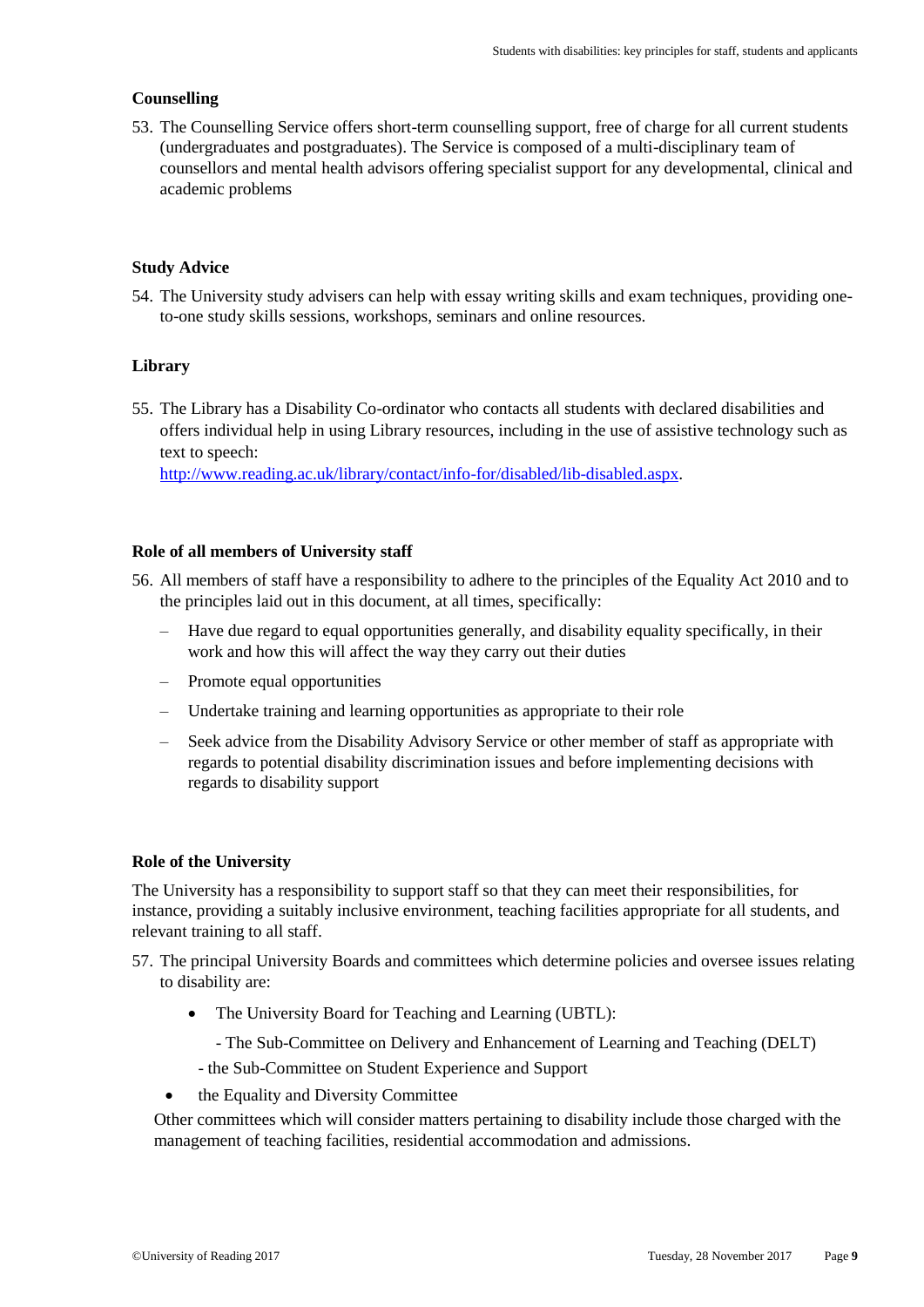### <span id="page-9-0"></span>**Summary of roles in relation to reasonable adjustments:**

- 58. The Disability Advisory Service, using supporting evidence and guidance from health professionals, as appropriate, work with the following areas/members of staff in order to implement reasonable adjustments at Department, School or University level:
	- the Senior Tutor normally implements reasonable adjustments at School or Departmental level. He/she will communicate with module conveners as necessary;
	- the Exams Office for adjustments to examination arrangements;
	- where extenuating circumstances relating to a disability affect assessment it is dealt with by the relevant Special Cases Committees through the extenuating circumstances procedure (described in paragraphs 27 and 28).

## <span id="page-9-1"></span>Declaring a disability

- 59. The University encourages all applicants to declare a disability when they apply. However, it should be noted that applicants to certain professional programmes are required to declare any disability at the point of applying to the University. We also provide many opportunities for students to declare a disability when they arrive or during their course of study. We strongly encourage students to declare and also ask staff to encourage anyone who they know has a disability but who has not declared it to do so. A declaration can be made to the DAS, who can advise an applicant or a student on issues relating to confidentiality, if he or she has a concern about declaring a disability.
- 60. It should be noted that cultural issues may limit disclosure and staff must be accordingly sensitive to a student's wishes in relation to this.
- 61. Not all disabilities will have been diagnosed before a student arrives at University; students may consult the Disability Advisory Service for guidance on exploring potential diagnoses and can register with the service at any stage during their degree, should a diagnosis be made.
- 62. In some instances students may not have been diagnosed before coming to University if they have lived in a different country previously in which their disability is not recognised; this most often the case for mental health issues and specific learning differences (SpLDs) such as dyslexia and dyspraxia. Students with previously undiagnosed mental health issues can be referred to their GP, the Counselling team and Disability Advisory Service for support.
- 63. Specific learning differences can be difficult to assess where English is the second language; to this end the Disability Advisory Service has an additional section to the SpLD screener specifically orientated towards students for whom English is an additional language.

## <span id="page-9-2"></span>Confidentiality

64. Students have a right to confidentiality through the Data Protection Act. This includes, for example, providing references. This entails not sharing any information with regard to the student's disability with any other person, except with the student's express permission to do so. When registering with the Disability Advisory Service, students are asked to indicate whether or not they grant consent to share information, strictly on a 'need to know' basis, with other members of staff (for example, this would allow a Disability Adviser to inform the Examinations Office of additional arrangements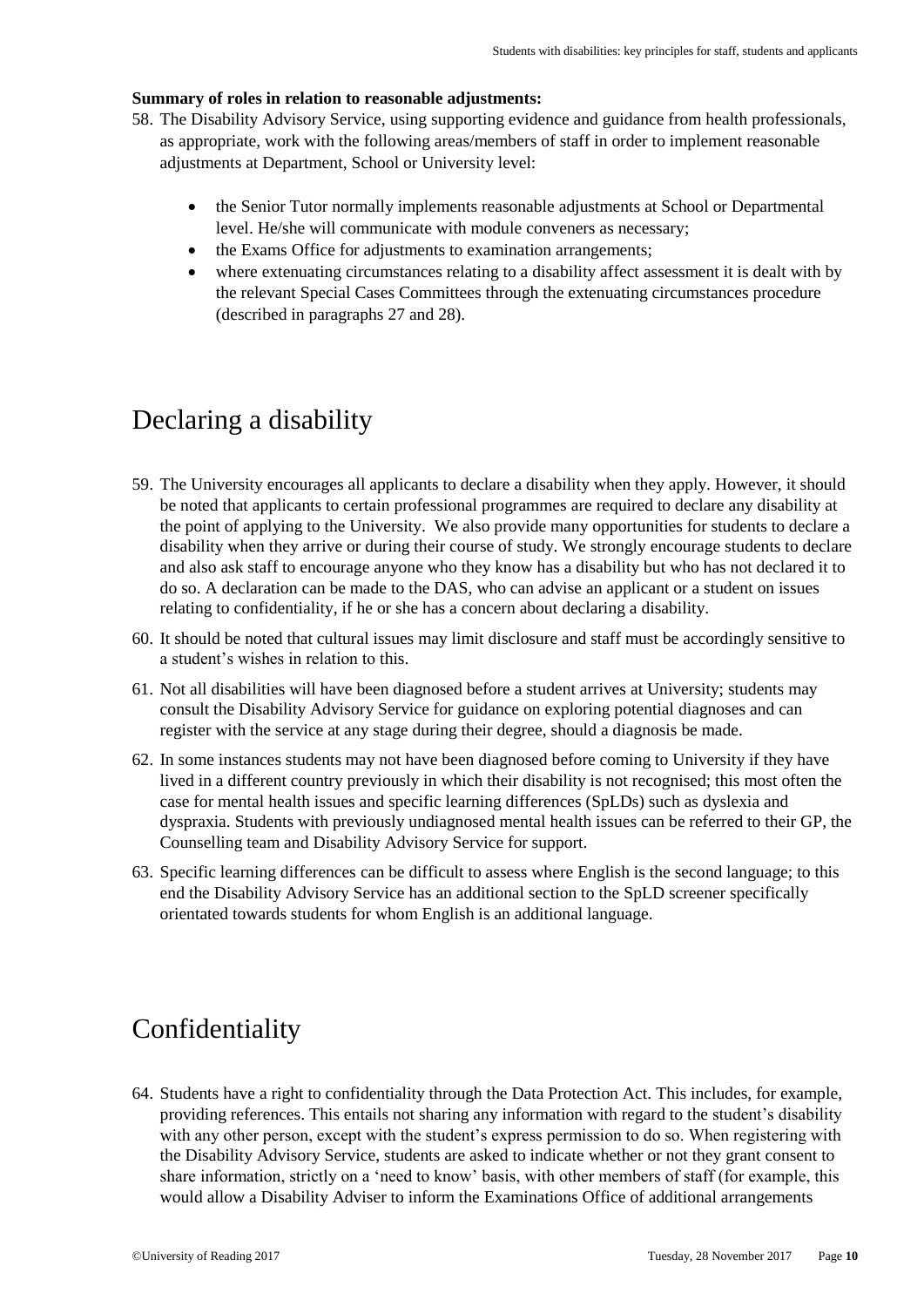needed in exams) and with their parent(s)/guardian. Students are able to indicate where they don't wish the information to be shared beyond the Disability Advisory Service.

- 65. When students give the Disability Advisory Service consent to share, the Disability Advisers share information among appropriate staff, as described above (paragraphs 45, 46, 49, 51-), in order to implement specific arrangements for examinations, accommodation etc. Additionally, information about the student's disability (name of diagnosis and salient points with regards to their support needs) is added to the RISIS web portal, to which only the Disability Representative and Senior Tutor within each School or Department has access.
- 66. Beyond information being shared in order to implement specific support arrangements, Disability Advisers discuss with students to what extent they would like general information about their disability to be shared with academic and support staff within their School or Department. This is often useful, for example, in the case of students with Asperger's Syndrome who benefit from staff being made aware that they do not intend to offend others if speaking bluntly etc, or to be aware that students with chronic conditions that result in flare ups may be absent from lectures.
- 67. It can also be the case, however, that students are sensitive about their conditions and do not wish for academic staff to be broadly informed. Disability Representatives therefore consult Disability Advisers in relation to disclosing information within a department and whether or not particular members of staff will benefit from having an awareness of a student's disability is approached on case by case basis, with full knowledge of the student concerned.
- 68. Confidentiality should be discussed with students in terms of the general framework of confidentiality that surrounds any disclosure of a disability and in terms of consent to share that may be necessary in order to implement support. Where students have requested absolute confidentiality it must be respected; however, students must be made aware that in extreme cases where there is a risk of harm to the self or to others, confidentiality may need to be breached but this would be discussed with the student in advance. It should also be noted that this may mean staff will not be aware of the need to make reasonable adjustments in these cases.
- 69. Confidentiality applies to verbal and written exchanges, both within and without the University. Staff must be aware of legislation governing Data Protection and Freedom of Information when committing information about students to writing.

## <span id="page-10-0"></span>Offshore Delivery

66. The University delivers a number of degree programmes in conjunction with partner institutions based overseas, as well as course which are delivered through online and blended delivery.

67. Whilst it is acknowledged that different legal jurisdictions operate in overseas locations, the principles described in this policy are assumed to apply to programmes involving offsite delivery.

## <span id="page-10-1"></span>Key sources of information and support

Disability Advisory Service: [www.reading.ac.uk/disability,](http://www.reading.ac.uk/disability) [disability@reading.ac.uk,](mailto:disability@reading.ac.uk) 0118 378 8921

Toolkit for Inclusive Practice in Teaching and Learning, Assessment and Admission [http://www.reading.ac.uk/web/FILES/disability/Guide-to-Inclusive-Practice-in-Teaching-and-](http://www.reading.ac.uk/web/FILES/disability/Guide-to-Inclusive-Practice-in-Teaching-and-Learning.pdf)[Learning.pdf](http://www.reading.ac.uk/web/FILES/disability/Guide-to-Inclusive-Practice-in-Teaching-and-Learning.pdf)

Counselling and Wellbeing Service: [www.reading.ac.uk/counselling,](http://www.reading.ac.uk/counselling) [counselling@reading.ac.uk,](mailto:counselling@reading.ac.uk) 0118 378 4216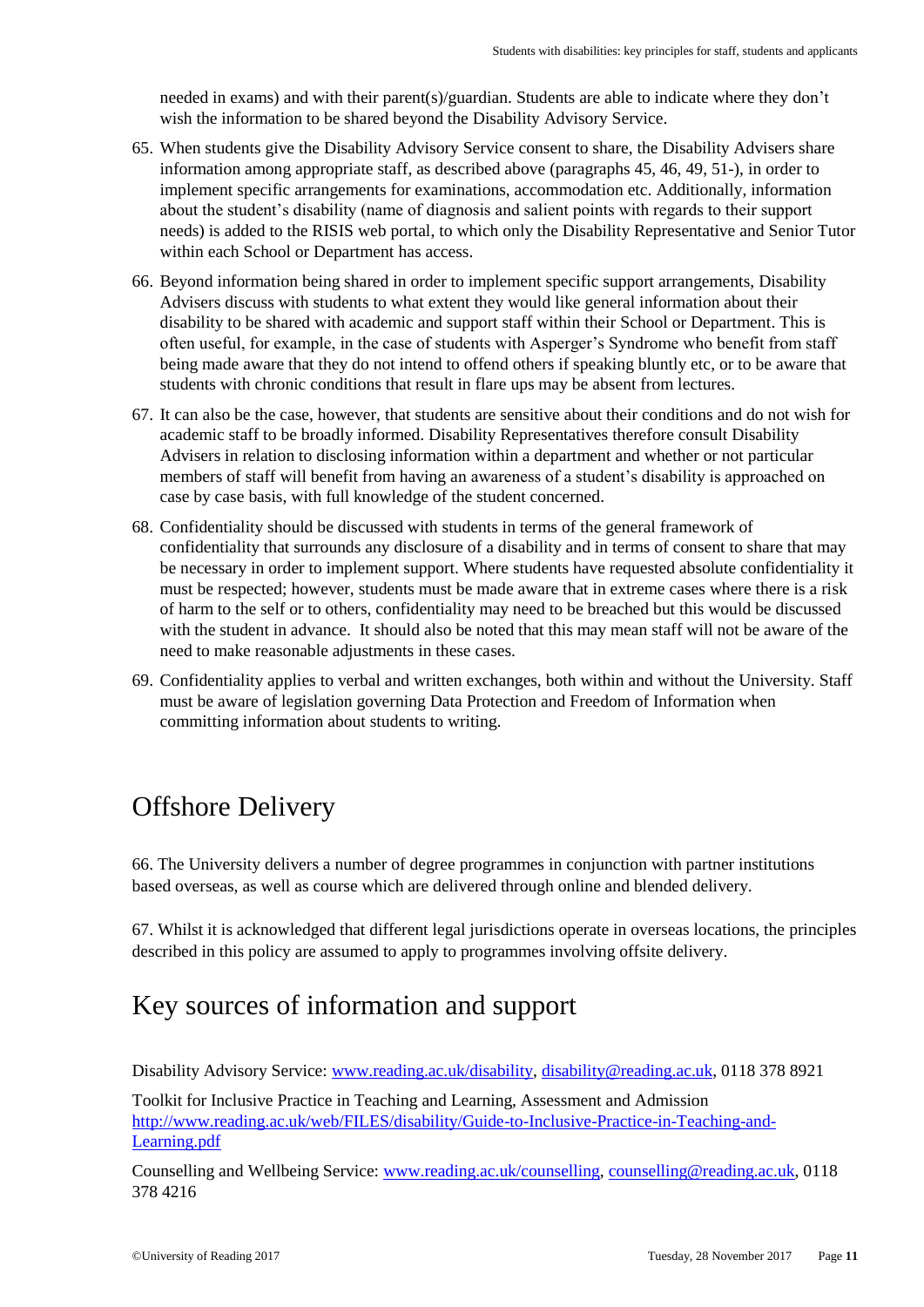Departmental/School Disability Representative – contact DAS if you are unsure of your contact

Study Advice: [www.reading.ac.uk/studyadvice](http://www.reading.ac.uk/studyadvice)

Exams Office: [www.reading.ac.uk/exams,](http://www.reading.ac.uk/exams) [examinations@reading.ac.uk](mailto:examinations@reading.ac.uk)

Joint Faculties Office:<http://www.reading.ac.uk/joint-faculties-office/>

Student Services:<http://www.reading.ac.uk/internal/student/contact/student-contact.aspx>

Centre for Quality Support and Development[: http://www.reading.ac.uk/cqsd/](http://www.reading.ac.uk/cqsd/)

Personal Tutor Handbook: http://www.reading.ac.uk/internal/personaltutor/pt-home.aspx

## **Useful general guidance on all matters relating to equality is provided by:**

- The Equality and Human Rights Commission (EHRC): [www.equalityhumanrights.com](http://www.equalityhumanrights.com/)
- The Equality Challenge Unit (ECU): [www.ecu.ac.uk/publications](http://www.ecu.ac.uk/publications)
- The Equality Act 2010 can be found at: [www.opsi.gov.uk/acts/acts2010/pdf/ukpga\\_20100015\\_en.pdf](http://www.opsi.gov.uk/acts/acts2010/pdf/ukpga_20100015_en.pdf)
- The Disability Discrimination Act 1995 can be found at:
- [www.opsi.gov.uk/acts/acts1995/ukpga\\_19950050\\_en\\_1](http://www.opsi.gov.uk/acts/acts1995/ukpga_19950050_en_1)
- Quality Assurance Agency's UK Quality Code for Education, Chapter B4 Section 2 ' 'Disabled Students['http://www.qaa.ac.uk/en/AssuringStandardsAndQuality/Documents/Quality%20Code%20Ch](http://www.qaa.ac.uk/en/AssuringStandardsAndQuality/Documents/Quality%20Code%20Chapter%20documents%20%282013-14/Quality-Code-Chapter-B4.pdf) [apter%20documents%20%282013-14/Quality-Code-Chapter-B4.pdf](http://www.qaa.ac.uk/en/AssuringStandardsAndQuality/Documents/Quality%20Code%20Chapter%20documents%20%282013-14/Quality-Code-Chapter-B4.pdf)

## <span id="page-11-0"></span>Related policies and guides

Admissions:<http://www.reading.ac.uk/Study/admissions/admissions-policies.aspx>

Examinations: [http://www.reading.ac.uk/internal/exams/Policies/exa-policies.aspx;](http://www.reading.ac.uk/internal/exams/Policies/exa-policies.aspx) <http://www.reading.ac.uk/internal/exams/student/exa-special.aspx>

Extenuating Circumstances: [http://www.reading.ac.uk/internal/student/rules-and-regulations/std-serv](http://www.reading.ac.uk/internal/student/rules-and-regulations/std-serv-extenuating-circumstances.aspx)[extenuating-circumstances.aspx](http://www.reading.ac.uk/internal/student/rules-and-regulations/std-serv-extenuating-circumstances.aspx)

Staff Guide to Supporting Students with Mental Health Difficulties: http://www.reading.ac.uk/web/FILES/personaltutor/Supporting - Mental Health Difficulties.pdf